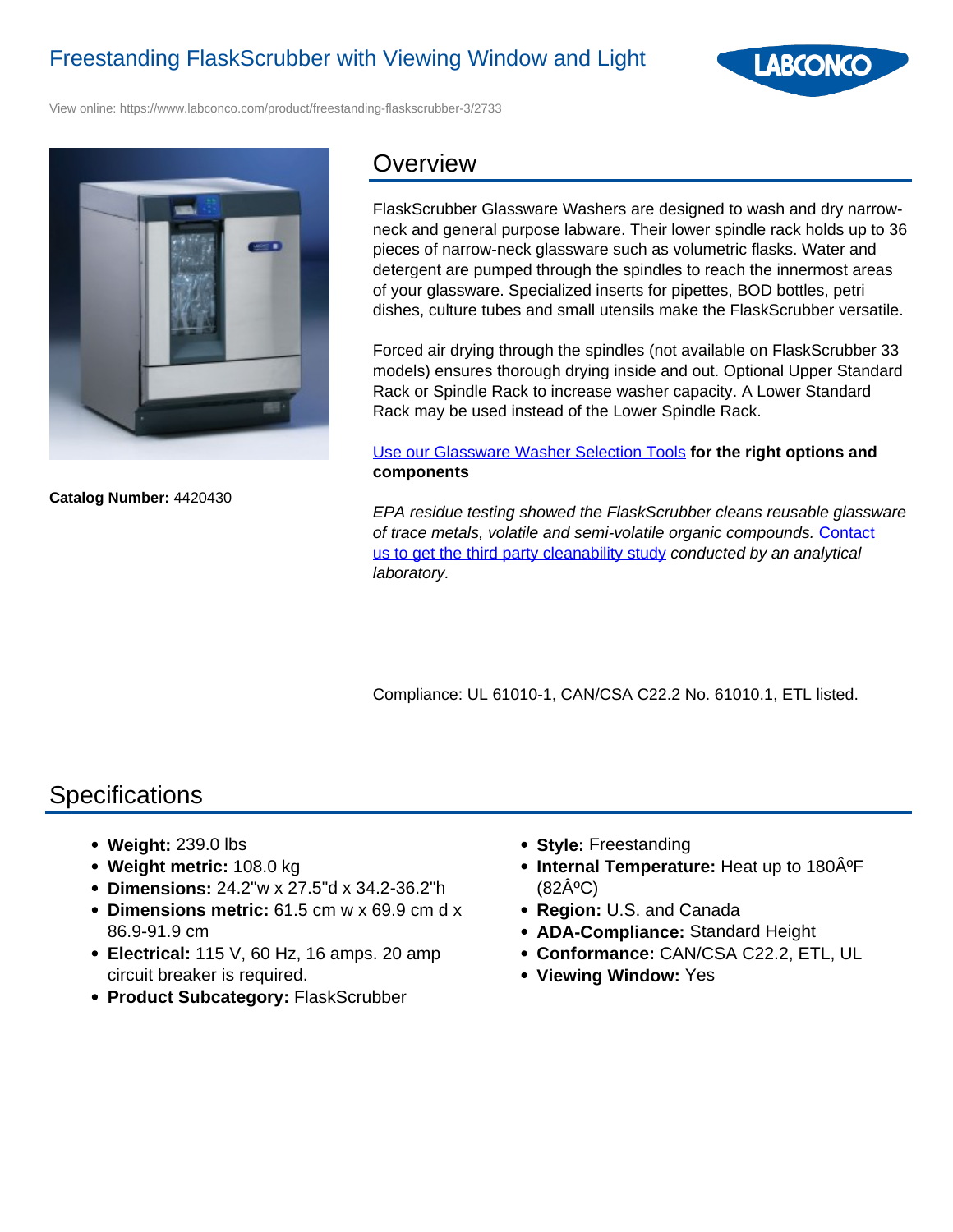# **Description**

#### **Features**

- Lower spindle rack, of Type 304 stainless steel, with 36 detachable large spindles for washing narrowneck glassware. Rack accommodates a variety of inserts for holding beakers, culture tubes and other specialty glassware (inserts sold separately).
- 18 glassware holders, 36 clips and 10 additional interchangeable small spindles
- Water temperature reaches 82° C (180° F) on 115 Volt models and 93° C (199° F) on 230 Volt models to sanitize glassware and for enhanced washing and faster drying
- LCD information center for customizing cycles and monitoring operation, including internal water temperature (° C or ° F)
- Water recirculation rates of 96 gal/min (363 liters/min) when operated on 115 Volt, 60 Hz and 230 Volt, 50 Hz and 112 gal/min (424 liters/min) on 230 Volt, 60 Hz for thorough cleaning
- Dual pumps, one for washing and one for draining, to reduce potential for cross contamination
- Built-in purified water pump to bring non-pressurized or pressurized purified water into the tank for up to six pure water rinses
- Built-in steam generator that produces hot vapor to penetrate and remove dried residue for cleaner glassware
- Manual-fill detergent dispenser for powder or liquid detergent
- Manual-fill rinse aid solution dispenser
- Built-in forced air drying into the tank up to 250 minutes and programmable from 38-70 ° C (100-158 ° F)
- Factory-set cycle programs. All 115 volt models have seven programs: RINSE ONLY, PLASTIC, GLASS, GLASS PLUS, SCIENTIFIC, SCIENTIFIC PLUS, and DRY ONLY. All 208/230 Volt models have three additional programs for a total of ten: INTENSE, INTENSE PLUS and EXTREME.
- Two user-set cycle programs
- Programs may be locked to prevent unauthorized changes.
- Alarms with display for HOT GLASS, PLEASE WAIT, WATER LOW, WATER HIGH and OVERFLOW, LIQ DETER, RINSE AID, DRAIN FAIL and LOW TEMP.
- User-set delayed start (up to 8 hours)
- Type 304, brushed stainless steel door, tank, upper and lower wash arms. Freestanding models also have stainless steel exterior sides and top.
- One-piece, stainless steel, fine mesh particle drain filter to trap debris in tank to protect the pumps
- No center water distribution tower allowing for greater glassware capacity
- Four leveling feet
- 3/8" Female NPT inlet fitting for hot tap water connection
- Factory-installed drain hose and band clamp
- Two year warranty on parts and labor
- Made in the U.S.A.
- Accommodate optional Upper Spindle Rack with additional wash arm and side release latches (Upper Spindle Rack sold separately).
- Accommodate optional Upper and Lower Standard Racks (sold separately).

### **Options**

- Standard freestanding style, standard undercounter style, and FlaskScrubber 33 undercounter style with 32.9" (83.6 cm) minimum height to fit under ADA-height cabinetry
- Forced air drying through the spindles on standard style washers (not available on FlaskScrubber 33 models)